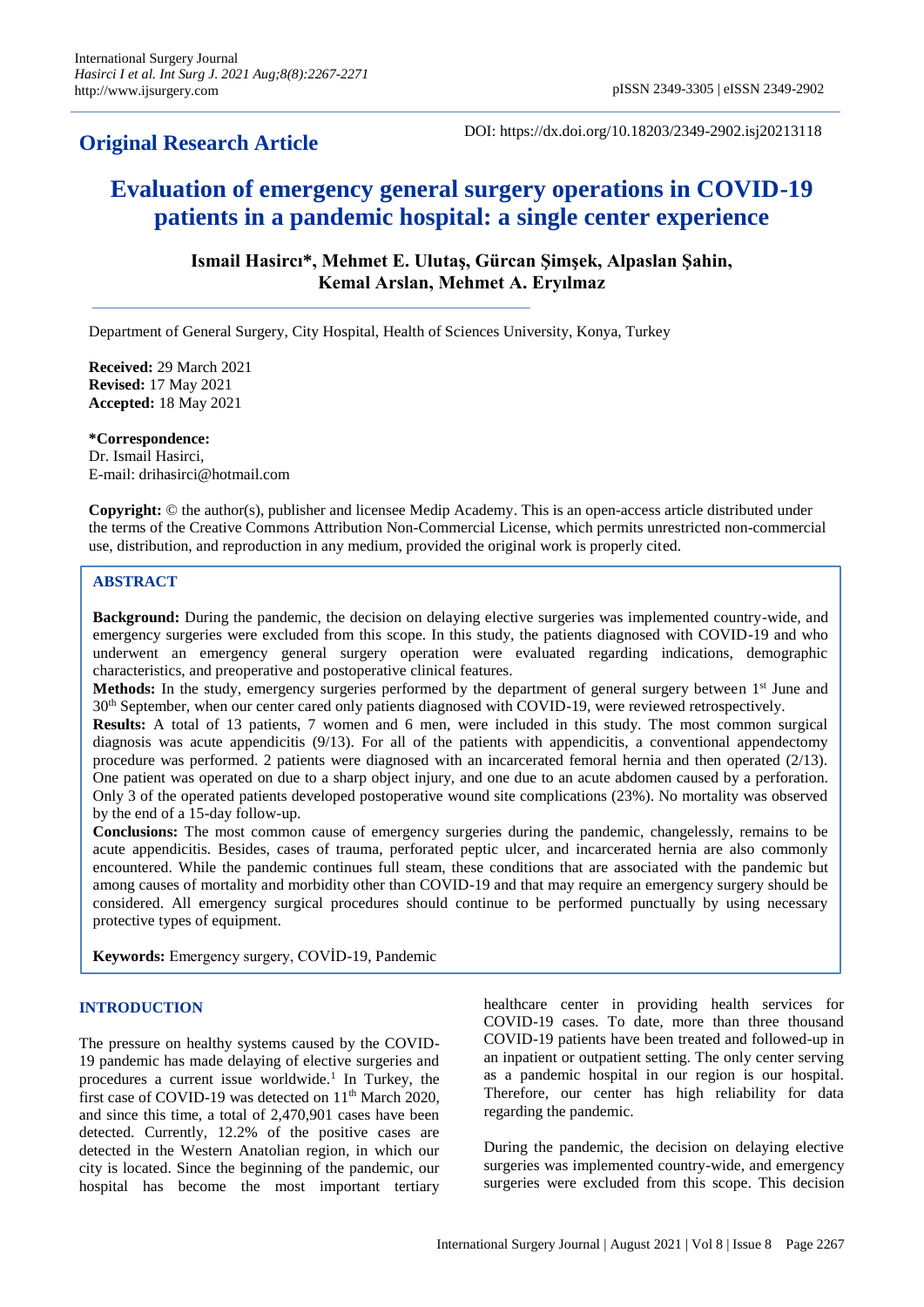was also implemented in our center, and necessary interventions to emergency cases continued to be performed as a tertiary pandemic hospital.

Our study will represent the patients diagnosed with COVID-19 which admitted and underwent emergency surgery after our center began to serve only as a pandemic hospital. With this study, which indicates emergency surgery among the patients diagnosed with COVID-19, demographic characteristics of these patients and their preoperative and postoperative clinical features will be represented in detail.

With this study, we aimed to evaluate the patients diagnosed with COVID-19 and who underwent emergency surgery.

#### **METHODS**

This study includes a retrospective evaluation of the surgeries performed in the department of general surgery between 1<sup>st</sup> August 2020 and 1<sup>st</sup> December 2020, when our center Konya training and research hospital cared for only patients diagnosed with COVID-19.

The approval of the local ethics committee was obtained for our study (Number: E-46418926-050.01.04--13957).

Since only emergency operations were performed, all operated patients were included in the study. The examined parameters included patients' demographic data, how the preoperative diagnosis of COVID-19 was established, comorbidities, indications for surgery, preoperative imaging methods, infectious parameters, surgical procedures performed, need for intensive care postoperatively, duration of hospital stay, and postoperative morbidity and mortality status. Because the patients were COVID-19 positive, the surgery and postoperative follow-ups and all other procedures were performed with all protective measures taken by using protective types of equipment.

Descriptive statistics, including means, standard deviations, medians, minimums, maximums, frequencies, and rates, were calculated. Statistical package for the social sciences (SPSS), version 22.0 (SPSS Inc., Chicago, IL, ABD) program was used for analyses.

#### **RESULTS**

A total of 13 patients, 7 women, and 6 men, were included in this study. Their mean age was 42.5. A total of 3 patients had comorbidities (HT, DM).

In Table 1, patients' comorbidities, route of admission, when the diagnosis of COVID-19 was established, a diagnostic method for COVID-19, preoperative laboratory values, the imaging method used for preoperative diagnosis, anesthetic procedure, duration of hospital stay, postoperative complications, and mortality rates are represented.

## **Table 1: General characteristics and demographic data.**

| <b>Characteristics</b>                        | Min-        | <b>Median</b> | <b>Average</b> ±SD |  |
|-----------------------------------------------|-------------|---------------|--------------------|--|
|                                               | max         |               | $N(\%)$            |  |
| Age (years)                                   | 17-89       | 39            | $42.5 \pm 19.9$    |  |
| Gender                                        |             |               |                    |  |
| Male                                          |             |               | 6(46.2)            |  |
| Female                                        |             |               | 7(53.8)            |  |
| <b>Presentation</b>                           |             |               |                    |  |
| Emergency unit                                |             |               | 10(77)             |  |
| Referred patients                             |             |               | 3(23)              |  |
| <b>COVID-19 diagnosis status at admission</b> |             |               |                    |  |
| Diagnosed                                     |             |               | 12(92.3)           |  |
| Newly diagnosed                               |             |               | 1(7.7)             |  |
| <b>Hospital</b> stay                          |             |               |                    |  |
| (days)                                        | $2 - 9$     | 4             | $4.1 \pm 2.1$      |  |
| Comorbidity                                   |             |               | 3(23)              |  |
| Preoperative diagnosis method                 |             |               |                    |  |
| X-ray                                         |             |               | 1(7.7)             |  |
| <b>USG</b>                                    |             |               | 8(61.5)            |  |
| $\overline{\text{CT}}$                        |             |               | 4(30.8)            |  |
| <b>Covid diagnosis method</b>                 |             |               |                    |  |
| Polymerase chain                              |             |               |                    |  |
| reaction (PCR)                                |             |               | 10(77)             |  |
| <b>CT</b>                                     |             |               | 3(23)              |  |
| Anesthesia type                               |             |               |                    |  |
| Spinal anesthesia                             |             |               | 10(77)             |  |
| General                                       |             |               | 3(23)              |  |
| anesthesia                                    |             |               |                    |  |
| Postoperative                                 |             |               | 3(23)              |  |
| <b>ICU</b> requirement                        |             |               |                    |  |
| Preoperative laboratory values                |             |               |                    |  |
| Preoperative                                  | $3.6 -$     | 12.7          | $11.3 \pm 3.5$     |  |
| <b>WBC</b> value                              | 14.9        |               |                    |  |
| Preoperative                                  | $0.5 - 4.7$ | 1.2           | $1.5 \pm 1.1$      |  |
| lymphocyte value                              |             |               |                    |  |
| Preoperative                                  | $1.3 -$     | 9.7           | $8.8 + 3.5$        |  |
| neutrophil value                              | 12.6        |               |                    |  |
| Preoperative CRP                              | $3 - 342$   | 18            | 99.4±124.4         |  |
| value                                         |             |               |                    |  |
| Complication                                  |             |               |                    |  |
| Surgical site                                 |             |               | 3(23)              |  |
| infection                                     |             |               |                    |  |
| Mortality                                     |             |               | $\overline{0}$     |  |

Ten of the patients were admitted to the emergency department with the development of complaints while receiving outpatient treatment for COVID-19. However, three of them were the patients who were diagnosed based upon results of thorax CT scans taken in other hospitals and then referred to our center.

The diagnosis of COVID-19 was established with PCR test in 10 patients and with thorax CT scan in 3 patients.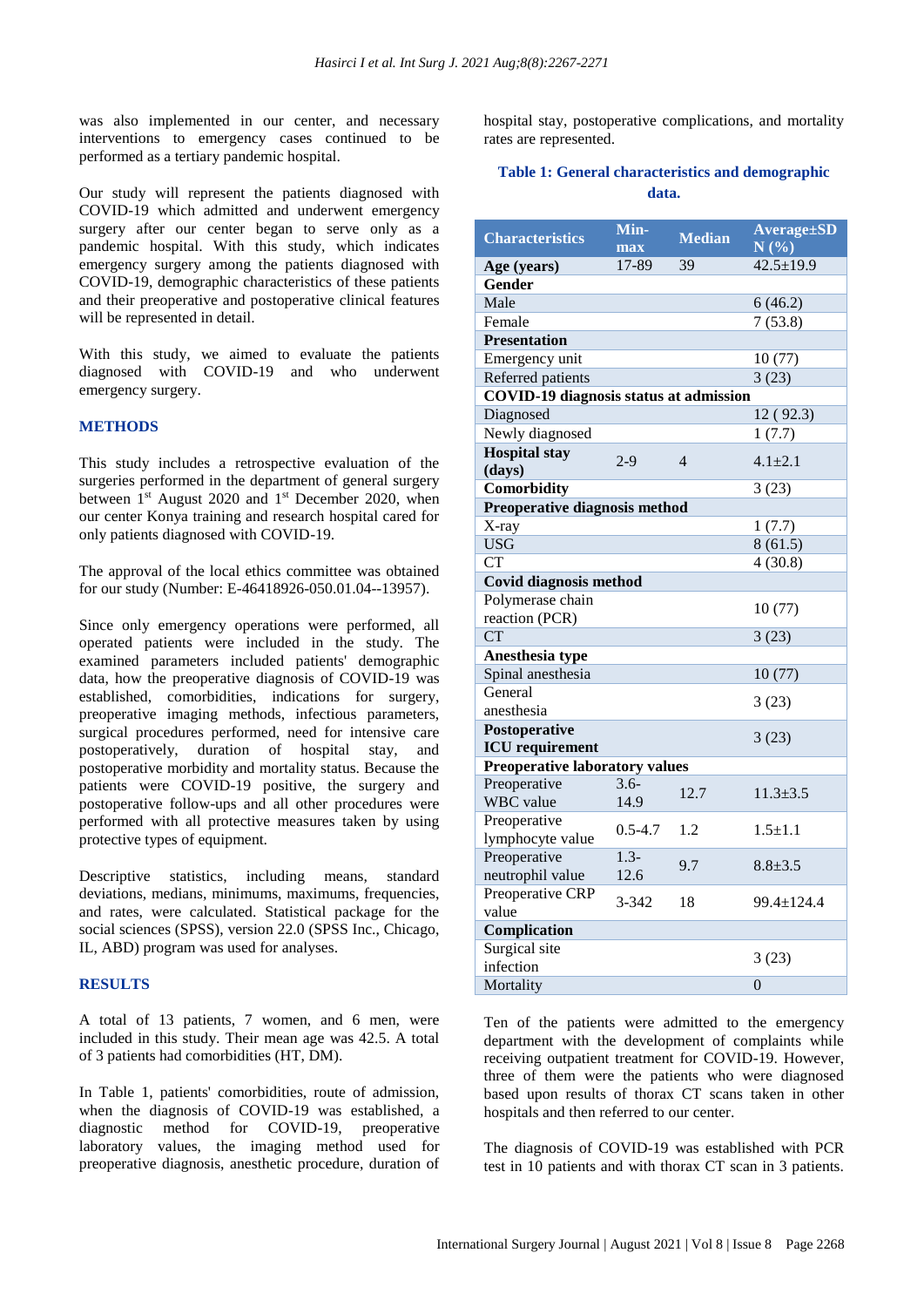Three of the patients were followed-up postoperatively in the intensive care unit and then transferred to the ward.

The cases were operated under spinal anesthesia and general anesthesia. Almost all of the cases of acute appendicitis (8/9) and all of the incarcerated femoral hernia cases were operated under spinal anesthesia. Only one case of acute appendicitis complicated with ileus underwent laparotomy under general anesthesia, and appendectomy was performed. Other cases operated under general anesthesia were patients with perforated peptic ulcer and small intestine injury due to sharp object injury. The rate of spinal anesthesia thusly was 77%.

In Table 2, patients' operations and indications for operations are shown. The most common surgical diagnosis was acute appendicitis (9/13). All cases of appendicitis underwent a conventional appendectomy procedure. Three of the cases of appendicitis presented as complicated cases (33%). These cases were found intraoperatively to have perforated appendicitis. This was a high rate, as reported in the literature.<sup>2</sup>

### **Table 2: Diagnoses and surgical procedures applied.**

| <b>Operation</b><br>indication        | <b>Surgical</b><br>procedure | <b>Number</b><br>of patients |
|---------------------------------------|------------------------------|------------------------------|
| Acute<br>appendicitis                 | Appendectomy                 | 9                            |
| <b>Incarcerated</b><br>femoral hernia | Plug mesh hernioplasty       | $\mathcal{L}$                |
| <b>Pectic ulcer</b><br>perforation    | Graham patch repair          |                              |
| <b>Sharp injury</b>                   | Ileum primer repair          |                              |
| <b>Total</b>                          |                              | 13                           |

Two patients were diagnosed with an incarcerated femoral hernia and then operated on (2/13). Because strangulation was not detected in incarcerated bowel segments, only hernia repair was performed (plug mesh hernioplasty).

One patient admitted with a sharp object injury, mostly involving the abdomen (1/13). This patient was determined to have an ileal injury. Because only two hours had passed since the event, the abdominal cavity was clear, and only primary repair was performed.

One patient had an acute abdomen, and because gastric perforation was detected on the tomography taken, the patient was operated on (1/13). A Graham patch repair was carried out.

No problem occurred during the follow-up of the patients. The patients were switched to a full feeding regime and then discharged with a cure.

All patients were recommended to stay in quarantine for 14 days after discharge. Then, outpatient clinic followups continued. Only 3 of the operated patients developed postoperative complications (23%). They were superficial wound site infections that developed in 3 of the cases of appendicitis. These complications were resolved with outpatient dressing and medical treatments. No repeat surgical procedure was required. Other patients developed no morbidity. No mortality was observed by the end of a 15-day follow-up.

# **DISCUSSION**

SARS-CoV-2 is a virus that is transmitted via droplets and contact, although it cannot be neglected that it may be transmitted via the fecal-oral route and via aerosols. In an international guideline on COVID-19, avoiding laparoscopy is recommended due to the risk of aerosol formation and viral transmission.<sup>3</sup>Therefore, it was stated that it is needed not to prefer laparoscopy commonly and, if it will be performed, to manage laparoscopic gasses well, especially during evacuation.<sup>4-6</sup> In some previous studies other than this, it has been suggested that laparoscopic approaches may be preferred and that there is no clear evidence that it increases the risk of COVID- $19<sup>7,8</sup>$  It is a fact that while it is reported that laparoscopy may have these risks for the surgical team, it provides more rapid recovery and more rapid discharge of the patients.<sup>9</sup> In conclusion, there is no consensus on whether laparoscopy is recommended; however, the consensus that surgical teams should take necessary measures for protection against the potential aerosol virus during surgery is clear.<sup>8</sup>

In surgery and anesthesiology guidelines published in our country and all over the world, it was recommended to continue with medical treatment as long as possible, to prefer anesthesia procedures not involving intubation if the surgery is inevitable, and to prefer conventional methods rather than laparoscopic procedures due to risk of transmission.10-12 We, thus, treated all cases of appendicitis by operating with conventional methods (9/9).

The most common cause of admission was acute appendicitis, the most common surgical emergency before the pandemic. Some studies suggest follow-up with outpatient or inpatient medical treatments for the treatment of cases of appendicitis.<sup>13,14</sup> However, considering educational level, challenges in admitting the hospital's hospital, and communication problems in our region, such treatment protocol was not followed. Considering patient density and the pressure on the health system caused by the pandemic, the means of treating the patients with surgical methods were followed. As a result, the cases of appendicitis were treated for a mean of 4.1  $(\pm 2.2)$  days and then discharged.

Appendectomies were performed under spinal anesthesia in 8 patients and, due to being a case of complicated appendicitis, under general anesthesia in 1 patient. Considering the published guidelines, no laparoscopic surgical procedure was performed.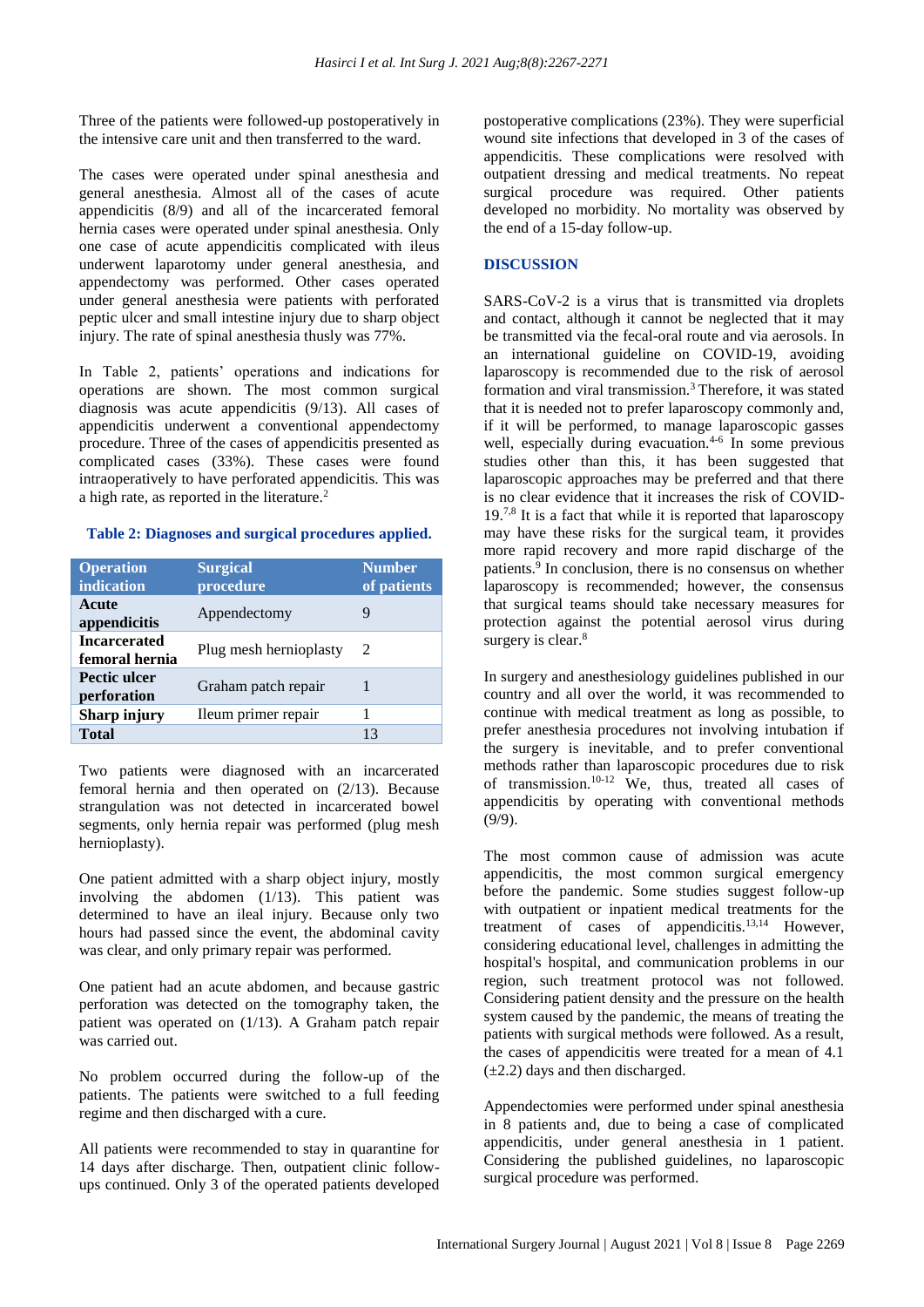Although the most common cause of admission was acute appendicitis, two patients with an incarcerated femoral hernia, which is more uncommon in routine clinical practice, were treated. Because strangulation was not detected, hernia repairs were carried out, and the patients were then discharged with a cure.

Despite communal restrictions imposed during this period, it should be considered that cases of blunt and penetrant trauma may also be encountered. Nevertheless, although its incidence was lower than normal, 1 of our cases was operated on due to ileal perforation caused by penetrant sharp object injury, and primary repair was carried out.

Perforated peptic ulcers, among common surgical emergencies, also were a condition we encountered. One patient was found to have a perforated peptic ulcer in the gastric antrum, after which the Graham patch repair procedure was successfully performed, and the patient was discharged with a cure.

Studies are reporting postoperative complications and worse clinical course in COVID-19 patients in the literature, whereas there are also contradicting authors.<sup>15</sup> In a study conducted by Zhao and colleagues, it was reported that there was no direct evidence showing that surgical treatment led to side effects in acute abdomen patients with COVID-19 pneumonia.<sup>16</sup> There were similar findings in our study as well. We had no severe morbidity or mortality. Only 3 of our patients developed wound site complications grade 1 and 2 according to Clavien-Dindo classification. This study's limitations include a limited number of patients, being a singlecenter study, lack of randomization, and retrospective design of the study.

## **CONCLUSION**

Considering all these, the most common cause of emergency surgeries during the pandemic, changelessly, remains to be acute appendicitis during the pandemic, same as before. Besides, cases of trauma, perforated peptic ulcer, and incarcerated hernia are also commonly encountered. Particularly during this period, it should be considered that cases of appendicitis may present with more complicated manifestations.

It should be remembered that emergency general surgery cases resume while the pandemic continues full steam. All emergency surgical procedures should continue to be performed punctually by using necessary protective equipments.<sup>17</sup>

*Funding: No funding sources Conflict of interest: None declared Ethical approval: The study was approved by the Institutional Ethics Committee. Number: E-46418926- 050.01.04-13957).*

### **REFERENCES**

- 1. ACS. About the Coronavirus Disease 2019 (COVID-19) 03-22-2020. Available at: https://www.facs.org /about-acs/covid-19. Accessed 25 March 2020.
- 2. McLean RC, Young J, Musbahi A, Lee JX, Hidayat H, Abdalla N et al. A single-centre observational cohort study to evaluate volume and severity of emergency general surgery admissions during the COVID-19 pandemic: is there a "lockdown" effect? Int J Surg. 2020;83:259-66.
- 3. Intercollegiate General Surgery Guidance on COVID-19. 2020. Available at: https://www. rcsed.ac.uk/news-public-affairs/news/2020/march/ intercollegiate-general-surgery-guidance-on-covid-19. Accessed 25 March 2020.
- 4. Yu GY, Lou Z, Zhang W. Several suggestion of operation for colorectal cancer under the outbreak of Corona Virus Disease 19 in China. Zhonghua Wei Chang Wai Ke Za Zhi. 2020;23(3):9-11.
- 5. Orthopoulos G, Fernandez GL, Dahle JL, Casey E, Jabbour N. Perioperative considerations during emergency general surgery in the era of COVID-19: a US experience. J Laparoendoscopic Adv Surg Tech. 2020;30(5):481-4.
- 6. Coimbra R, Edwards S, Kurihara H, Bass GA, Balogh ZJ, Tilsed J et al. European Society of Trauma and Emergency Surgery (ESTES) recommendations for trauma and emergency surgery preparation during times of COVID-19 infection. Euro J Trauma Emergency Surg. 2020;46(3):505-10.
- 7. Morris SN, Fader AN, Milad MP, Dionisi HJ. Understanding the scope of the problem: why laparoscopy is considered safe during the COVID-19 pandemic. J Minim Invasive Gynecol. 2020;27(4):789-91.
- 8. Yeo C, Yeo D, Kaushal S, Ahmed S. Is it too premature to recommend against laparoscopic emergency surgery in COVID-19 patients? J Brit Surg. 2020;107(7):e202-2.
- 9. Brücher BL, Nigri G, Tinelli A, Lapeña JFF, Espin-Basany E et al. COVID-19: Pandemic surgery guidance. 2020;4(3):1.
- 10. Al-Jabir A, Kerwan A, Nicola M, Alsafi Z, Khan M, Sohrabi C et al. Impact of the Coronavirus (COVID-19) pandemic on surgical practice-Part 1. Int J Surg. 2020;79:168-79.
- 11. Karaca AS, Özmen MM, Uçar AD, Yastı AÇ, Demirer S. COVID-19'lu hastalarda genel cerrahi ameliyathane uygulamaları. Turk J Surg. 2020;36:VI-X.
- 12. Zhao S, Ling K, Yan H, Zhong L, Peng X, Yao S et al. Anesthetic management of patients with COVID 19 infections during emergency procedures. J cardiothoracic vascular anesthesia. 2020;34(5):1125-31.
- 13. English W, Habib Bedwani N, Smith C, Shatkar V. Investigation and management of suspected appendicitis during the COVID ‐19 pandemic. Br J Surg. 2020;107:e337-8.